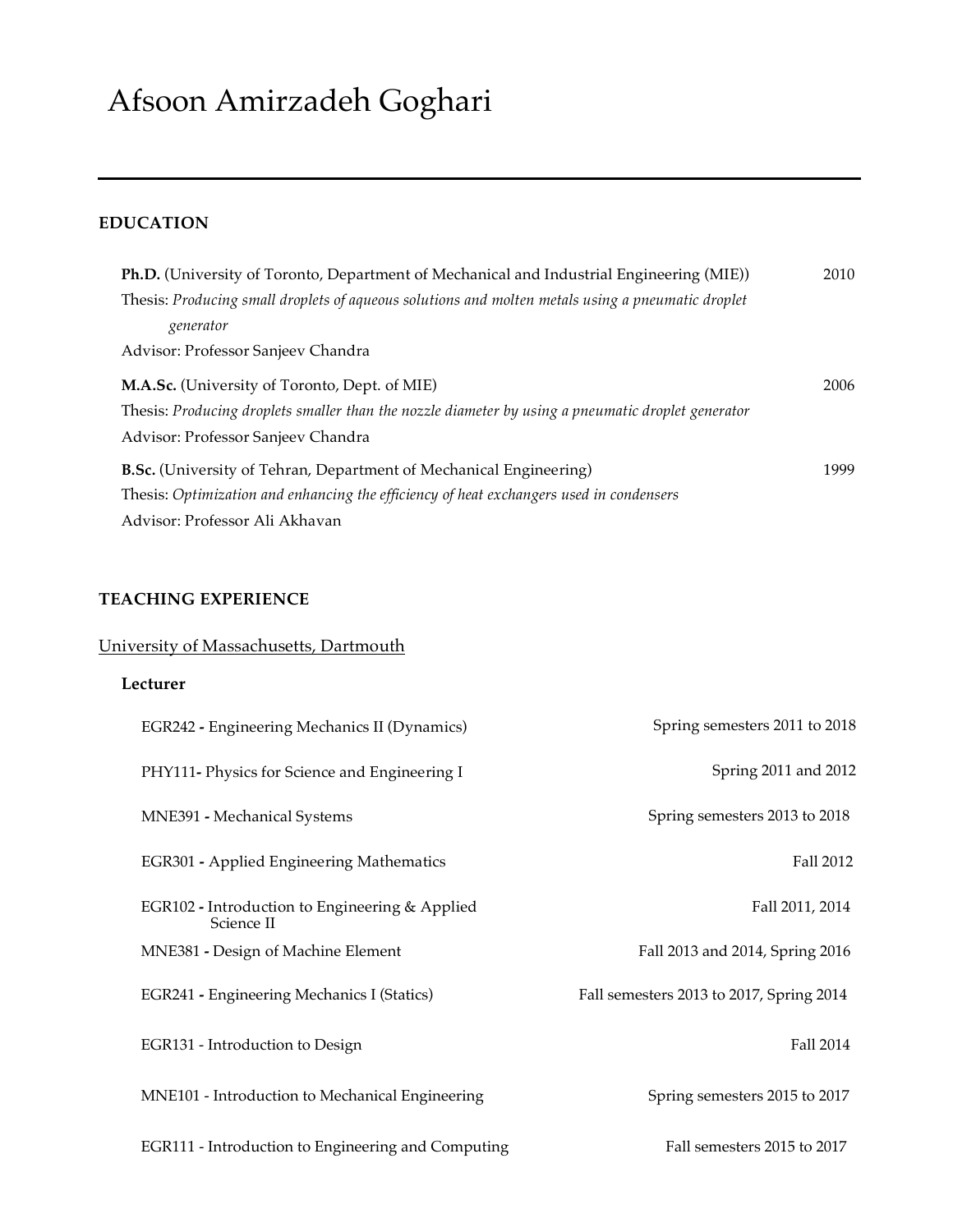#### University of Toronto, Department of MIE

#### **Invited Lecturer**

#### **Dynamics** Winter 2009 (90 students)

Taught the following topics to a class of 90 sophomore students:

- Planar kinetics of a rigid body
- Linear and angular momentum
- − Conservation of momentum and energy

#### **Teaching Assistant**

**Heat and Mass Transfer (~120 students each year) 2006 – 2006 – 2008** 2006 – 2008

- Designed several heat transfer lab projects that involved experiments and numerical analyses using MATLAB programming.
- Demonstrated the general project procedure to the class. Supervised students throughout the course, and graded the project reports.

**Dynamics** (~90 students each year) 2006 – 2010

- Administered tutorials, demonstrated solutions to selected problems, and assisted students with problem sets and with understanding the concepts.
- Designed problems for midterm exams and quizzes.

#### **Fluid Mechanics III** (25 graduate students) 2008

• Assisted students with understanding the concepts, problem sets, and term projects.

#### **RESEARCH EXPERIENCE**

#### **Graduate Research Assistant** 2004 – 2010

University of Toronto, Dept. of MIE, Center for Advanced Coating Technologies (CACT)

- Designed a pneumatic drop-on-demand droplet generator for producing micro-droplets (< 100 microns) of aqueous solutions and molten metals, with applications in bioengineering, rapid prototyping, and micro-soldering.
- Developed a novel methodology to produce droplets smaller than the nozzle diameter by application of controlled pressure pulses.
- Theoretical analysis of the flow and droplet formation in order to predict the pressure pulse required for obtaining a desired droplet size.
- Experimentally investigated the effects of nozzle geometry on droplet formation and size.
- Optimization of the on-demand droplet generator for upward shooting of droplets in microsoldering applications.
- Designed a special droplet generator with a secondary airflow for producing droplets of highly viscous fluids.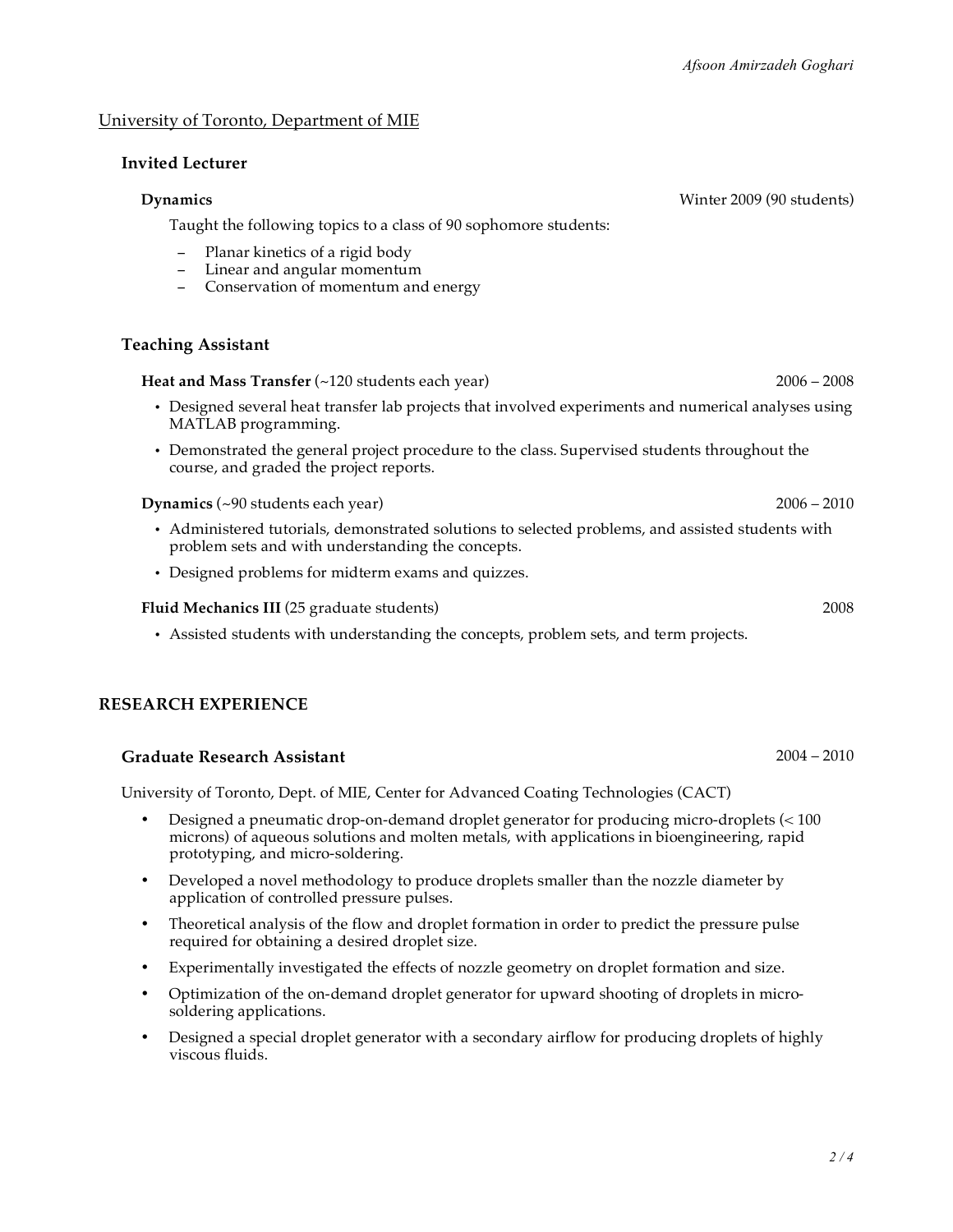#### **PUBLICATIONS**

#### **Peer-reviewed journal papers**

- 1. **A. Amirzadeh**, M. Raessi, and S. Chandra, *Producing molten metal droplets smaller than the nozzle diameter using a pneumatic drop-on-demand generator,* Exp. Therm. Fluid Sci., Vol. 47, pp. 26-33 (2013).
- 2. **A. Amirzadeh** and S. Chandra, *Small droplet formation in a pneumatic drop-on-demand generator: Experiments and analysis,* Exp. Therm. Fluid Sci., Vol. 34, pp. 1488-1497 (2010).
- 3. **A. Amirzadeh** and S. Chandra, *Producing droplets smaller than the nozzle diameter by using a pneumatic drop-on-demand droplet generator*, Exp. Fluids, Vol. 44, pp. 105-114 (2008).

**Publication in refereed conference proceedings** (\* *indicates the presenter*)

- 1. **A. Amirzadeh\*** and S. Chandra, *Analytical and experimental study of small droplet formation in a pneumatic drop-on-demand generator*, International Conference on Liquid Atomization and Spray Systems ICLASS, Vail, CO, July 26-30 2009.
- 2. **A. Amirzadeh\*** and S. Chandra, *Producing small molten tin droplets by using a pneumatic droplet* generator, Proceedings of the 20<sup>th</sup> Annual ILASS-Americas Conference, Chicago, IL, May 15-18, 2007.
- 3. **A. Amirzadeh\*** and S. Chandra, *Producing droplets smaller than the nozzle diameter by using a pneumatic droplet generator*, Proceedings of the 19th Annual ILASS-Americas Conference, Toronto, ON, May 23-26, 2006.

#### **ACADEMIC SERVICE**

Advised senior design teams (each team 4 or 5 students) and engineering internship projects in the Mechanical Engineering Department at the University of Massachusetts, Dartmouth. Some projects include:

| Spring 2014:             | <b>Wave Energy Converter</b>                                                  |
|--------------------------|-------------------------------------------------------------------------------|
| Academic year 2014-2015: | 1) Plug insertion Fixture/Tooling<br>2) AFC Work Station                      |
| Academic year 2015-2016: | 1) Seal Redesign<br>2) Miniature Manufacturing<br>3) Boiler Life Extension 1) |
| Academic year 2016-2017: | 2) Dual-Reel Take-Up<br>Time-Out Safety Valve                                 |
| Academic year 2017-2018: | 1) Wheel Flange Lubrication System 2) Automated Small Part Orientation        |
| 3) Stylet Cap Automation | 4) Redesign and standardization of elastic coupling                           |

#### **APPLIED ENGINEERING EXPERIENCE**

#### **Mechanical Engineer** (full-time position) 1999 – 2002

Iran Auto Test and Research Co. (ITRAC), Tehran, Iran

- Established a climatic simulation lab, and performed thermal shock and climatic tests on automobile parts according to international standards such as Chrysler, Peugeot, and JASO.
- Analyzed and studied test results and recommended technical improvements to the part manufacturers.
- Trained and supervised lab technicians.

#### **Engineering Intern** Summer 1997

Supplying Automotive Parts Co. (SAPCO), Tehran, Iran

Designed various testing devices according to international automobile standards for testing rubber materials used in automobile parts.